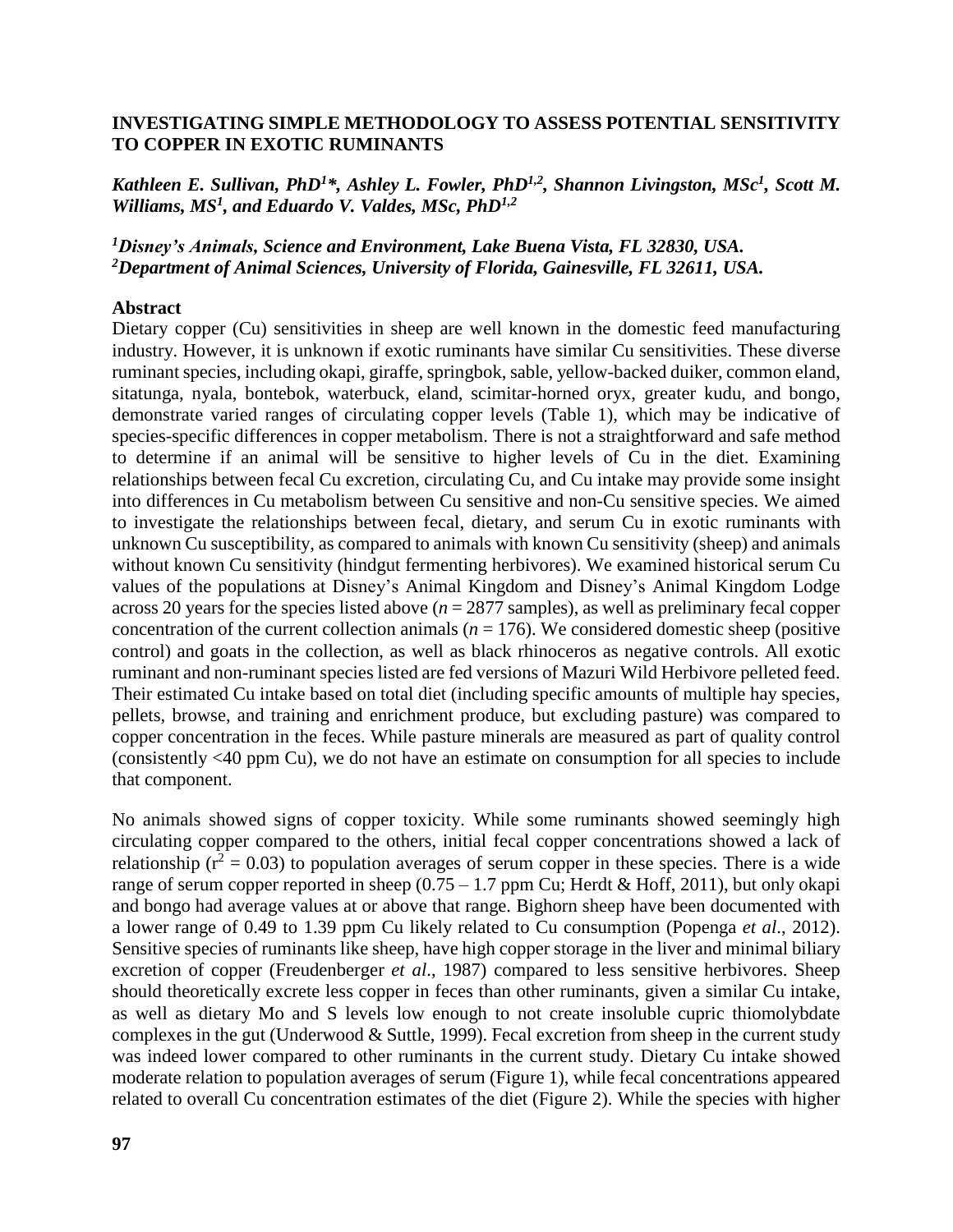circulating copper may show less sensitivity to high dietary Cu, some of these species can show signs of Cu deficiency leading to questions on appropriate dietary copper concentrations and ways to assess Cu sufficiency. Colleagues have done preliminary work investigating and interpreting liver copper in exotic ruminants, where their data showed moderate positive correlations between serum and liver copper (Culver *et al*., 2019). Liver Cu examined in relation to not just to serum Cu, but fecal output may provide a clearer picture of interspecies diet Cu sensitivities. More samples will likely improve a model to connect Cu intake, serum Cu, and fecal Cu output. There is still potentially a connection to be found for noninvasive monitoring of copper status through the feces with more investigation.

## **Acknowledgements**

Thank you to the Lodge, Ituri, Small Mammal and Ectotherm, and Savannahs husbandry teams that collected fecals for us, as well as years of the Animal Health team collecting and analyzing serum minerals.

## **Literature Cited**

- Culver WR, Clancy MM, and Howard LL (2019) Hepatic and serum copper levels at San Diego Zoo Safari Park 2013-2018. In: *Proceedings of the American Association of Zoo Veterinarians Annual Conference*. AAZV. St. Louis MO.
- Freudenberger DO, Familton AS, and Sykes AR (1987) Comparative aspects of copper metabolism in silage-fed sheep and deer (*Cervus elaphus*). *J Agr Sci* 108(1): 1-7.
- Herdt TH and Hoff B (2011) The use of blood analysis to evaluate trace mineral status in ruminant livestock. *Vet Clin North Am Food Anim Prac* 27(2): 255-83.
- Poppenga RH, Ramsey J, Gonzales BJ, and Johnson CK (2012) Reference intervals for mineral concentrations in whole blood and serum of bighorn sheep (*Ovis canadensis*) in California. *J Vet Diagn Invest* 24(3): 531-538.
- Underwood, EJ and Suttle, NF (1999) The mineral nutrition of livestock. 3rd Edition. Wallingford: CAB International.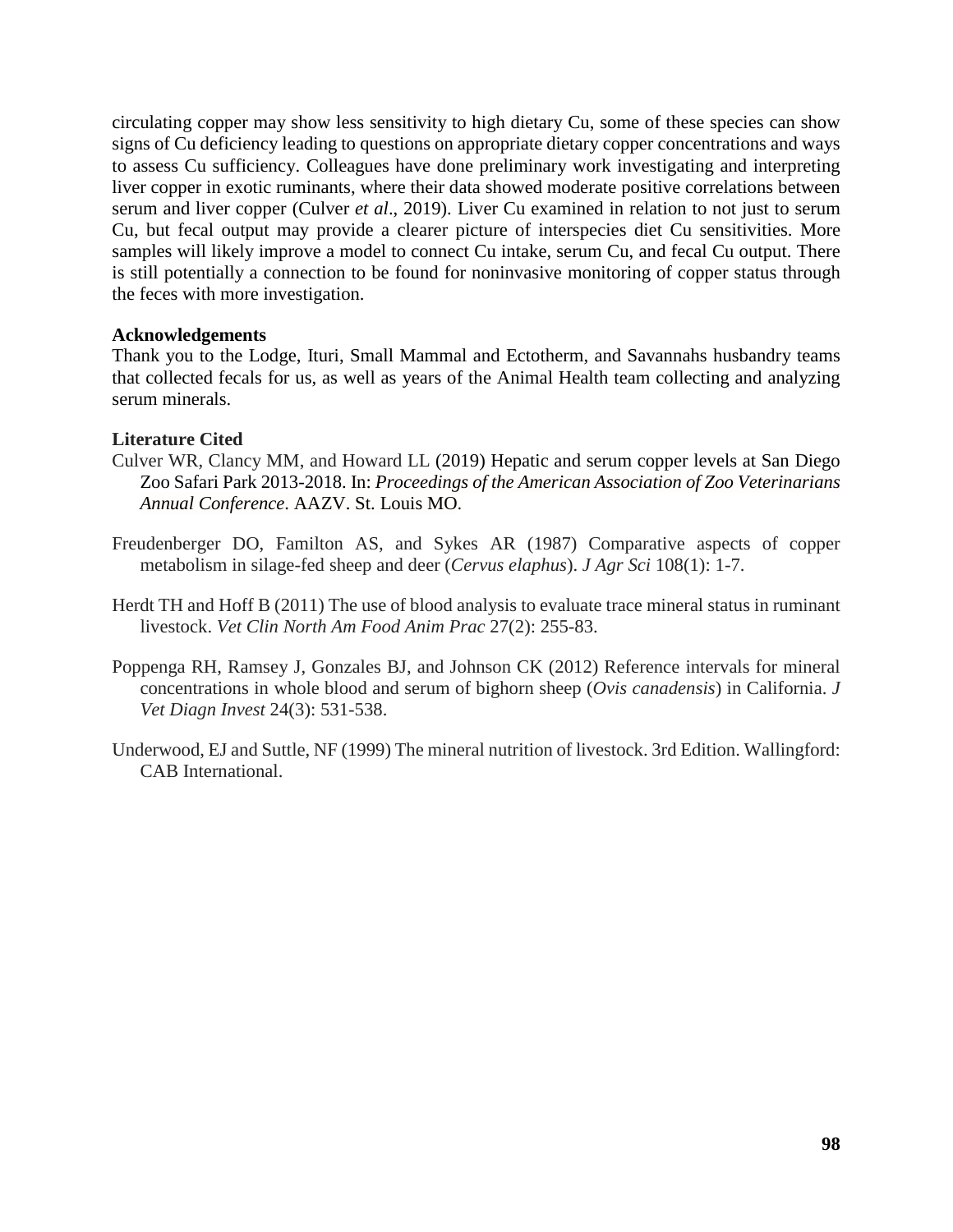| O<br><b>Species</b>         | Serum Cu <sup>1</sup> , µg/mL | <b>SE</b> | n   |
|-----------------------------|-------------------------------|-----------|-----|
| Okapi                       | 1.74                          | 0.08      | 56  |
| Bongo                       | 1.65                          | 0.03      | 91  |
| Giraffe                     | 1.39                          | 0.04      | 212 |
| <b>Black Rhino</b>          | 1.36                          | 0.01      | 479 |
| Greater Kudu                | 1.32                          | 0.03      | 137 |
| Eland                       | 1.27                          | 0.04      | 96  |
| Scimitar-Horned Oryx        | 1.11                          | 0.03      | 102 |
| <b>Yellow-backed Duiker</b> | 1.09                          | 0.09      | 28  |
| Sable                       | 1.07                          | 0.03      | 133 |
| Springbok                   | 1.06                          | 0.03      | 78  |
| <b>Bontebok</b>             | 1.03                          | 0.07      | 85  |
| Waterbuck                   | 0.95                          | 0.04      | 59  |
| Goat                        | 0.88                          | 0.01      | 575 |
| Nyala                       | 0.85                          | 0.03      | 93  |
| Sitatunga                   | 0.80                          | 0.03      | 12  |
| Sheep                       | 0.77                          | 0.01      | 321 |
| Zebra                       | 0.61                          | 0.01      | 320 |

**Table 1.** Serum copper ( $\mu$ g/mL) in multiple herbivore species at Disney's Animal Kingdom and Disney's Animal Kingdom Lodge.

<sup>1</sup>22 yr population average



**Figure 1.** Estimated total copper intake (average by species, mg) compared to population average concentration (µg/mL) of serum copper in 16 species of herbivorous species at Disney's Animal Kingdom.